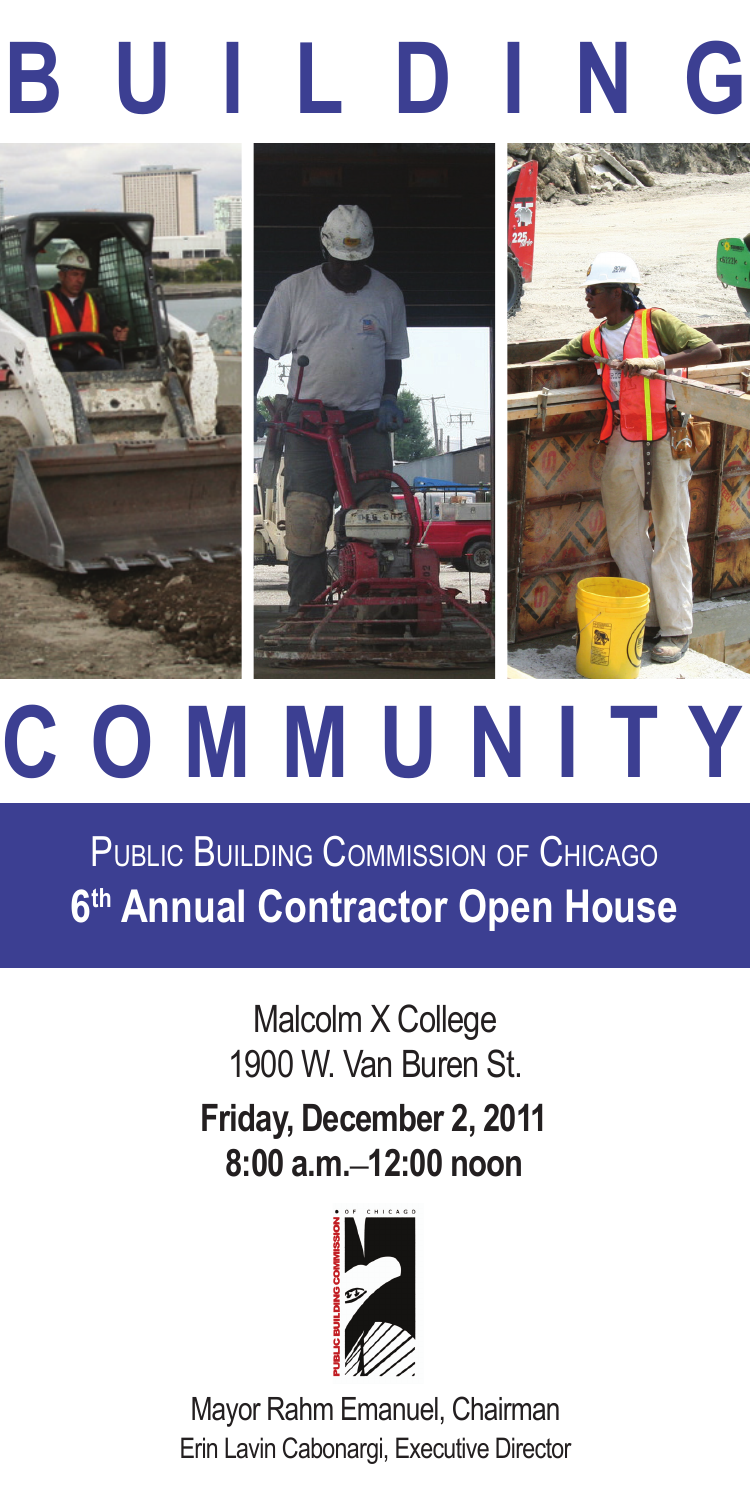### **w e l c o m e**

Greetings,

On behalf of Rahm Emanuel, Mayor of the City of Chicago and Chairman of the Public Building Commission of Chicago (PBC), I welcome you to "Building Community" – the PBC's Sixth Annual Contractor Open House.

For more than fifty years, the PBC has served as the development agent for schools, libraries, parks, police stations, fire houses, city colleges, and other public facilities for the City of Chicago, sister agencies and Cook County at large. The PBC continues this tradition of excellence working in partnership with our clients to plan, design and construct new and renovated public facilities that form cornerstones throughout our communities.

The PBC hosts this event each year to present you with our pending 2012 construction projects and to also share new and updated information on improvements we have made at the PBC to make it easier to do business with us.

Chicago is truly a dynamic place to live, work and play. The city is changing for the better every day. At the PBC, we recognize that our projects provide new and enhanced opportunities for citywide services and we need qualified design and construction professionals that are ready and able to perform in 2012 and beyond.

I urge you to ask questions throughout the course of the session to enhance your understanding of the capital projects in development by the PBC. I also urge you to network with your fellow attendees and exhibitors. By creating these new relationships, you will enhance your collective abilities to bid and win PBC work.

I wish you good luck and much success as you seek to sustain and grow your businesses. We appreciate your participation in this event and look forward to working together in "Building Community."

Warmest Regards,

Outle

Erin Lavin Cabonargi, Executive Director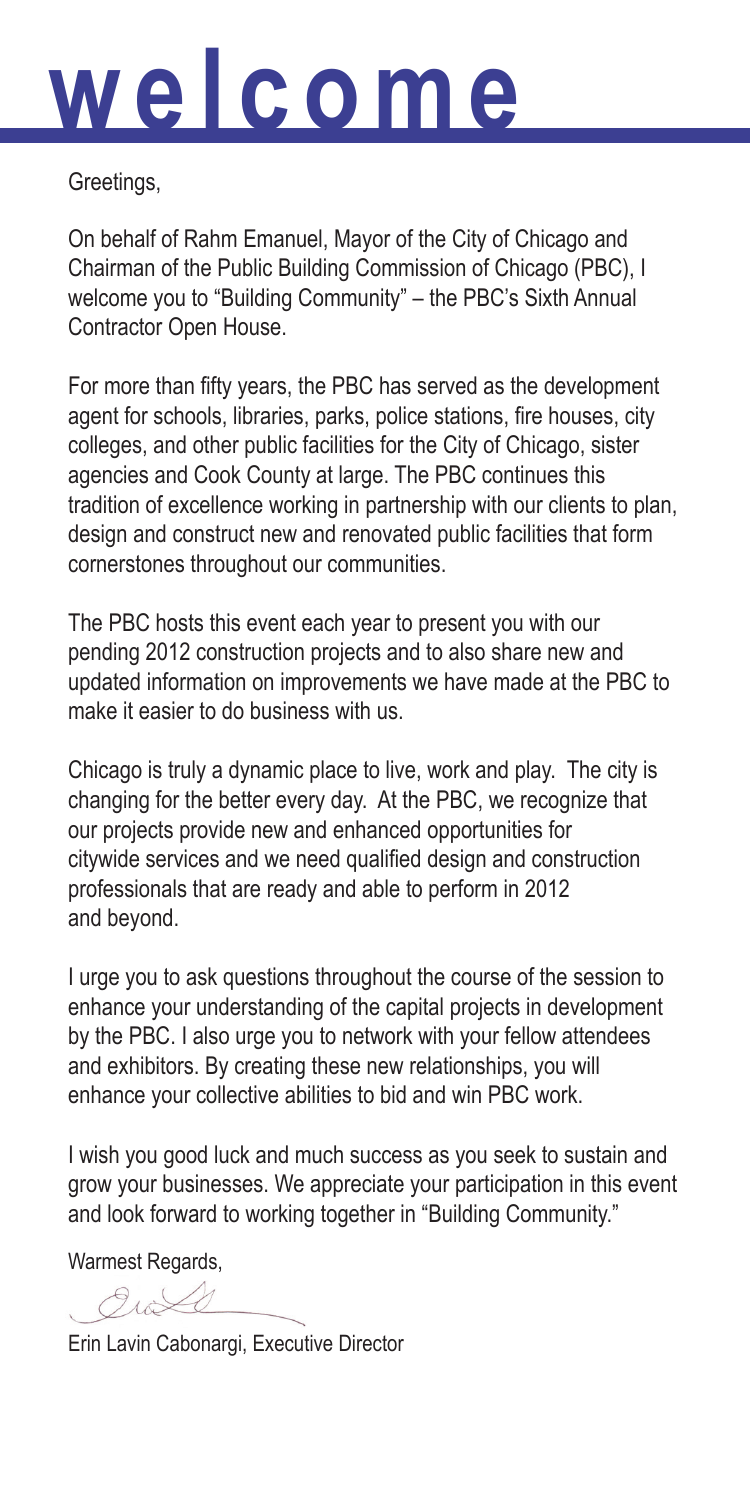#### **8:00 a.m.-9:00 a.m.: Registration**

#### **9:00 a.m.-10:00 a.m.: Special Focus Session**

*Multi-Agency Guaranteed Energy Performance Contracting:* **Jerry McGleam, Deputy Program Manager for Special Projects**

#### **10:00 a.m.-11:00 a.m.: General Session**

#### • *Welcome & Introduction:* **Erin Lavin Cabonargi, Executive Director**

-Program Overview

- -Program Statistics
	- -2011 & 2012 Project Completions
	- -Upcoming Opportunities
	- -Environmental Sustainability
	- -Economic Sustainability
	- -Metrics & Reporting

#### **•** *PBC Contract Provisions that Benefit You:* **Paul Spieles, Chief Operating Officer**

- -Procurement Program
- -Ongoing Initiatives
	- -Economic Sustainability Provisions
	- -Prompt Payment
	- -Local Subcontracting Requirements
	- -Local Hiring Provisions
	- -New Invoicing Protocol (CW) &
	- New Document Controls Procedures

#### • *Compliance:*

#### **Charles Kelly, Deputy Director of Administration**

-MBE/WBE Participation -LCP Tracker, B2GNOW

-Regular Outreach Meetings

• Question and Answer

#### **11:00 a.m.-12:00 noon: Networking Sessions**

## **a g e n d a**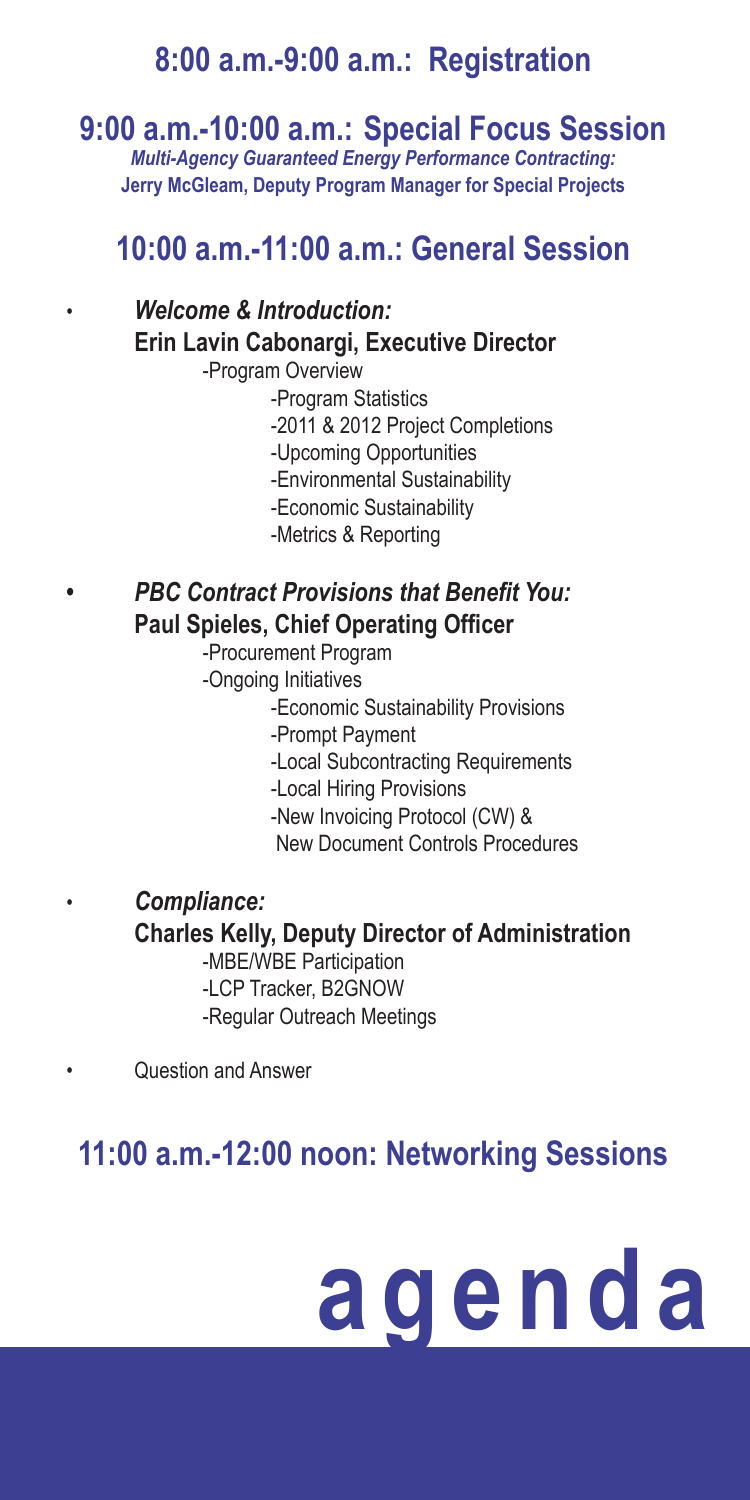### **PBC p r o c u r e m e n t**

#### **Sign up for PBC Alerts online at www.pbcchicago.com**

#### **FINDING BID OPPORTUNITIES**

The PBC issues all procurement opportunities online under PBC Alerts, sign up at www.pbcchicago.com.

#### **PRE-BID MEETINGS**

Pre-bid meetings are an excellent opportunity for sub-contractors and suppliers to meet the General Contractors who are bidding on a project. The website will let you know the details about bidding opportunities, including the time and location of any pre-bid meetings.

#### **PRE-QUALIFICATION PROCESS: Construction**

The PBC will evaluate qualifications based on information provided in the "Statement of Qualifications and Financial Condition," including required attachments and performance references. Firms deemed eligible for pre-qualification will be placed on the appropriate notification list for specific projects. Notices will be sent to pre-qualified firms when the project opportunities arise. All firms are required to have a City of Chicago and General Contractors license and all other required licenses for the type of work under consideration.

#### **QUALIFICATION PROCESS: Professional Services**

Opportunities are advertised in the local newspapers as well as being posted on the PBC Web site. Firms interested in working with the PBC are encouraged to sign up for "PBC Alerts," ensuring they will receive via email information on upcoming projects.

#### **Design Architects & Architects of Record**

The PBC may issue a Request for Qualifications for the services of Design Architects & Architects of Record for specific upcoming projects and programs.

#### **Specialty Consultants**

The Public Building Commission periodically accepts and reviews submitted qualifications for specialty consultants, such as surveyors, environmental consultants, commissioning agents, and specialists in construction materials testing and inspection. As projects are approved, the PBC will solicit a proposal(s) from the pool of pre-qualified specialty consultants. Task orders are issued against specialty consultants term contracts.

#### **PBC CLIENT AGENCIES**

- City of Chicago
- Chicago Fire Department
- Chicago Police Department
- Chicago Public Library
- Office of Emergency Management & Communications
- Chicago Public Schools
- Chicago Park District
- Chicago Housing Authority
- City Colleges of Chicago
- Chicago Transit Authority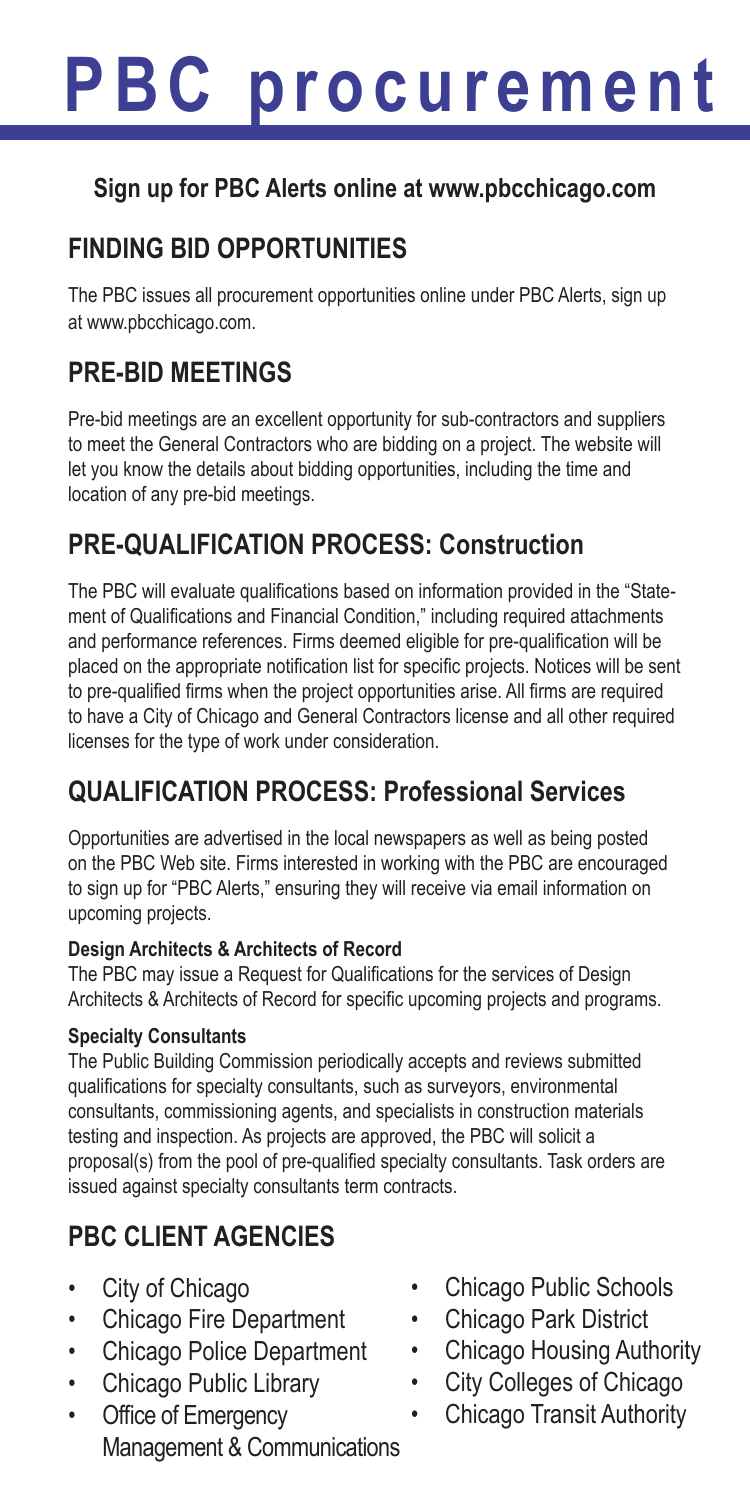#### **Commitment to Economic Sustainability Programs for the Community**

Current procurements and resultant contracts have 6 robust economic sustainability provisions:

- Bid incentives for the employment of minority and female workers
- Bid incentives for the employment of apprentices
- Contract provisions that require at least 50% of the labor force be local residents
- Contract provisions that require community hiring, helping to employ those closest to the work at hand
- Contract provisions that require minorityand women-owned business participation
- Contract provisions for local business participation

# **e c o n o m i c s u s t a i n a b i l i t y**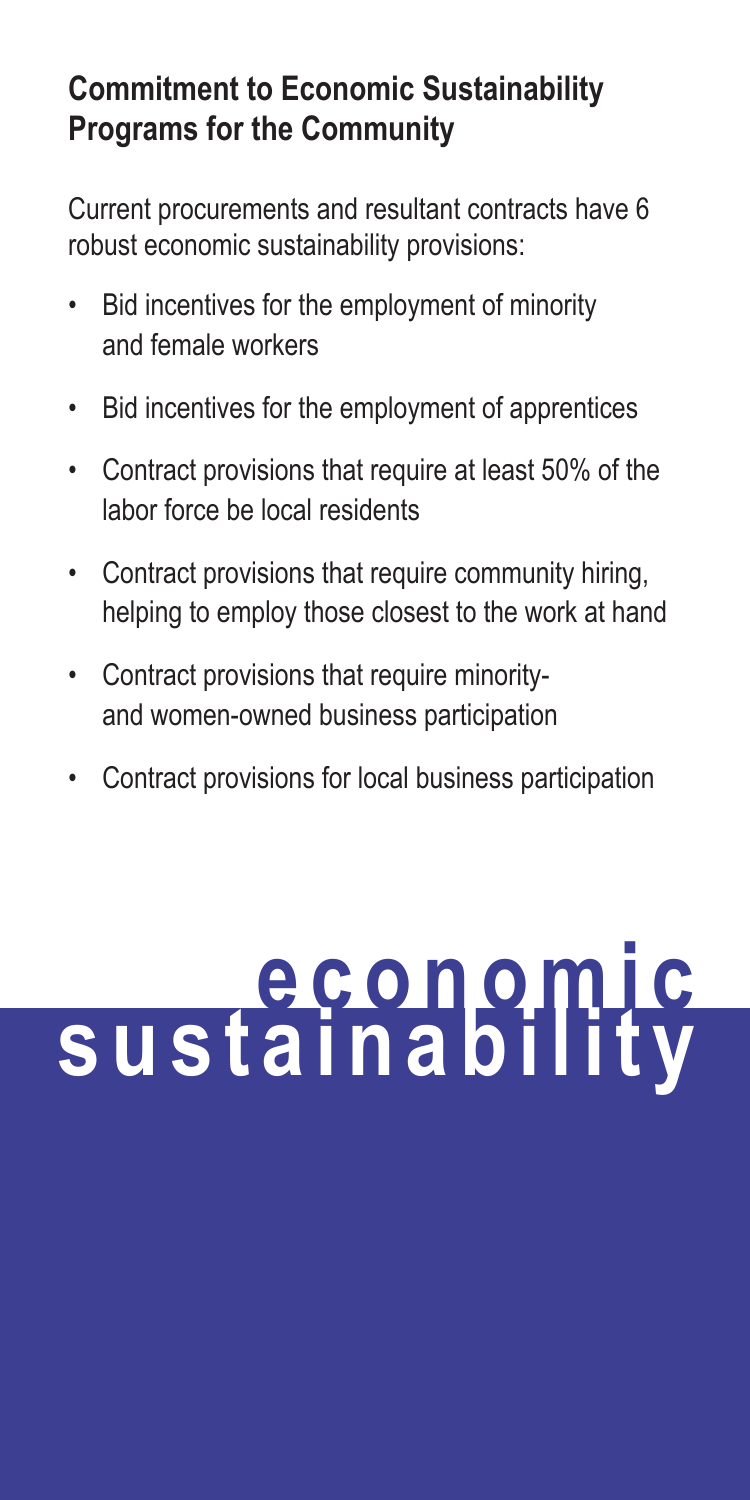#### **Chicago Public Schools**

#### *Air Force Academy Renovation (Phase III) Bid Opening: November 22, 2011*

This project converts the former Abbott Elementary School into a military high school. The scope of work includes ADA accessibility upgrades (elevator, stage lift, exterior ramps, and full toilet room renovations), warming kitchen renovation, two science labs, locker rooms, interior finish repairs, lighting replacement and retrofit, roof replacement, exterior window replacement, asbestos abatement, and landscape upgrades.

#### *Peck Elementary School Renovation Bid Opening: December 1, 2011*

Scope includes school improvement/major capital renovations, including exterior masonry repairs to main building and boiler house, ADA compliance renovations, dever structure repairs, electrical upgrades, and interior renovations.

#### *Henderson Elementary School Renovation Bid Opening: December 6, 2011*

Scope includes school improvement, which includes major capital renovations including exterior masonry repairs, ADA compliance renovations, and mechanical upgrades.

#### *Onahan Elementary School Linked Annex Issue for Bid: November 29, 2011*

This project will implement the newly created two-story Linked Annex Prototype, designed to serve approximately 300 students. The Annex will include 9 standard classrooms, one computer classroom, an office, storage and toilet facilities. The project scope also includes the renovation of select areas within the existing school as well as the relocation of the existing parking lot.

#### *Stevenson Elementary School Linked Annex Issue for Bid: December 6, 2011*

This project will implement the newly created two-story Linked Annex Prototype, designed to serve approximately 300 students. The Annex will include 9 standard classrooms, one computer classroom, a dining area with warming kitchen, an office, storage and toilet facilities. The project scope also includes the renovation of select areas within the existing school.

#### *Durkin Elementary School Linked Annex Issue for Bid: December 13, 2011*

This project will implement the newly-created, one-story Linked Annex Prototype. The Annex will include nine standard classrooms, one computer classroom, a dining area with warming kitchen, an office, storage and toilet facilities. The project scope also includes the renovation of select areas within the existing school.

#### **Rosenblum Park Redevelopment Tentative Bid Date: TBD**

This project includes the redevelopment of Rosenblum Park in coordination with the abatement and demolition of the existing South Shore High School. Park amenities will include new baseball fields, renovation of a softball field, a new artificial turf practice football field, new basketball courts, walking trail around the park perimeter, as well as a play lot.

#### *Lloyd Elementary School Artificial Turf Tentative Bid Date: TBD*

Installation of artificial turf at Lloyd Elementary School.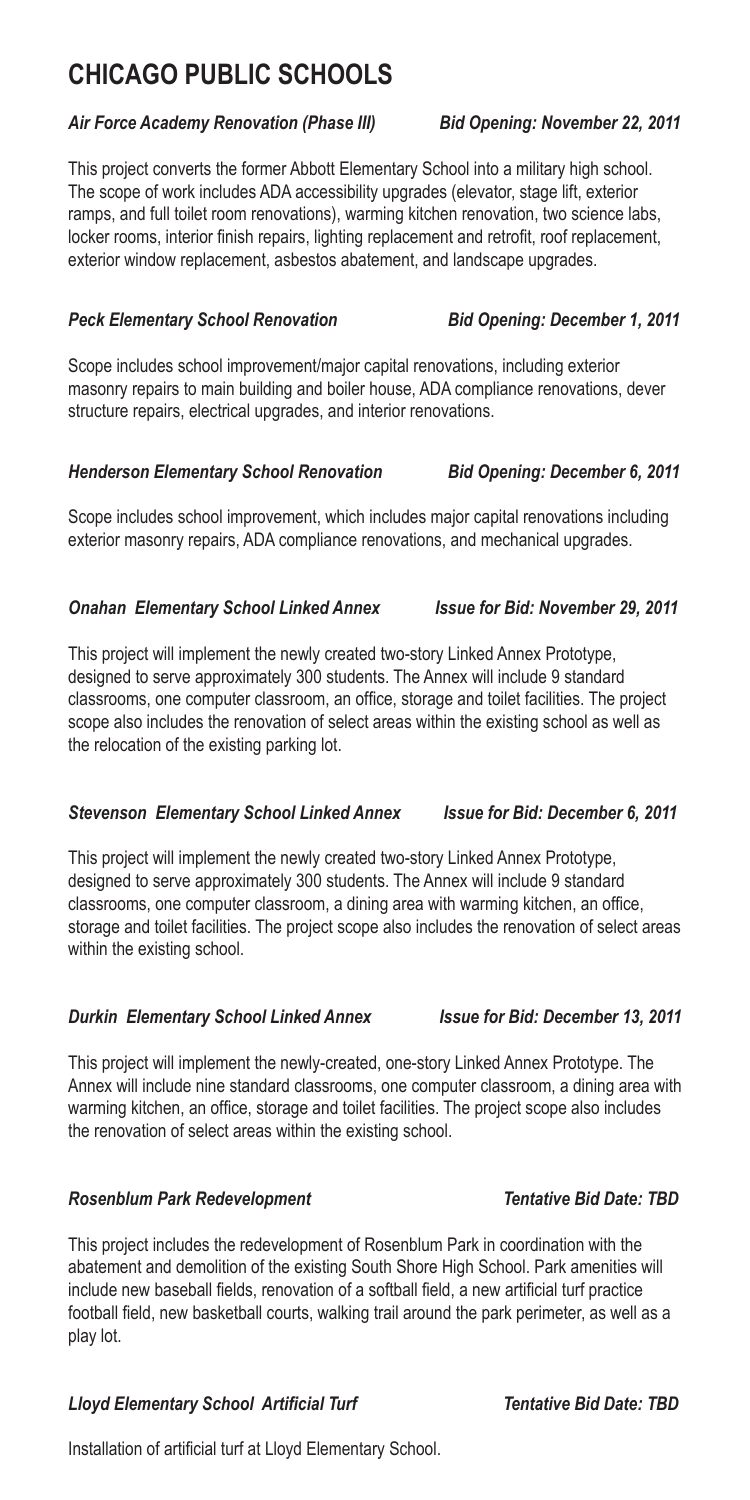#### **Chicago Public Library**

#### *Humboldt Park Branch Library Renovation & Addition*

#### *Bid Opening: November 17, 2011*

The existing library will receive a new approximately 5,000 SF addition, open space or reading garden, and nine new parking spaces on adjacent city-owned land along with minor renovations.

#### **Edgewater Branch Library Issue for Bid: December 2011**

Based on the Prototype "C" design, this new 18,665 SF, two-story full service branch library will replace the existing Edgewater Branch Library.

#### *Albany Park Branch Library Tentative Bid Date: TBD*

Based on the Prototype "A" design, this new 16,500 SF, one story full service branch library is proposed to replace the existing Albany Park Branch Library.

#### **Chicago PARK DISTRICT**

#### **Douglas Park Artificial Turf Tentative Bid Date: TBD**

Installation of artificial turf and miscellaneous park improvements at Douglas Park.

#### **Ping Tom Memorial Fieldhouse Tentative Bid Date: TBD**

This project will implement the field house Prototype "A" for the construction of the Ping Tom Memorial Park Field House. This approximately 25,000 SF, single-story, steel frame and precast construction building will include a gymnasium, club rooms, a fitness center and locker rooms.

### **2 0 1 2 s c h e d u l e f o r c o n s t r u c t i o n**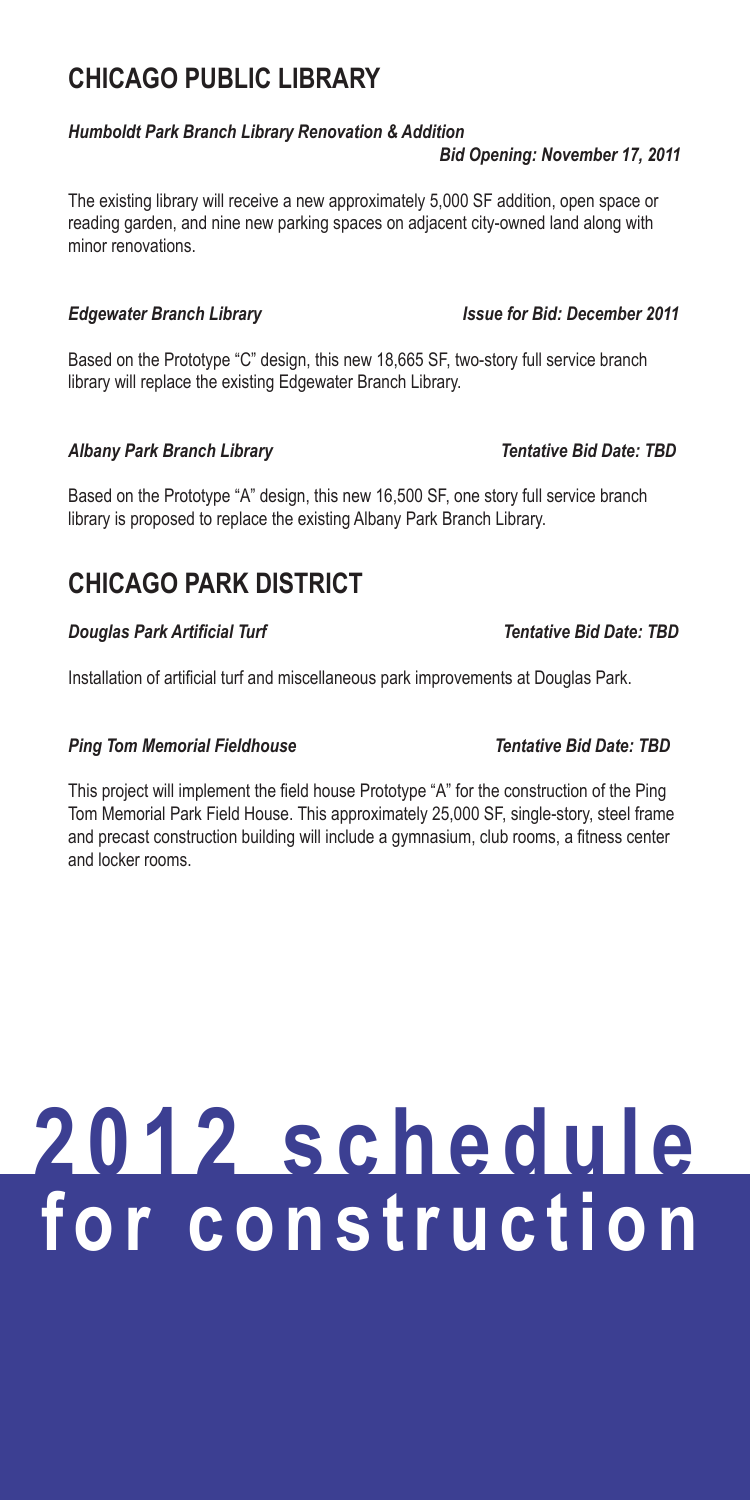# **a s s i s t a n c e a g e n c i e s**

The agencies listed below are available to offer assistance in identifying certified minority- and women-owned businesses.

Association of Asian Construction Enterprises 5500 Touhy Ave., Unit K, Skokie, IL, 60062 Attn: Perry Nakachi Tel: (847) 673-7377

Chicago Minority Supplier Development Council 105 W. Adams, #2300, Chicago IL 60603 Attn: Sheila Hill Tel: (312) 755-8880 Fax: (312) 755-8890 shill@cmbc.org

City of Chicago Department of Procurement Services 121 N. LaSalle St., Room 604, Chicago, IL 6060 Attn: Jamie Rhee Tel: (312) 744-9750 jamie.rhee@cityofchicago.org

Cosmopolitan Chamber of Commerce 203 N. Wabash Ave., Chicago IL 60601 Attn: Carnice Carey Tel: (312) 499-0611 Fax: (312) 701-0095 ccarey@cosmococ.org

Hispanic American Construction Industry Association Illinois Hispanic Chamber of Commerce 901 W. Jackson Blvd., Ste. 205, Chicago, IL 60607 Attn: Jorge Perez Tel: (312) 666-5910 Fax: (312) 666-5692 jperez@haciaworks.com

Latin American Chamber of Commerce 3512 W. Fullerton Ave., Chicago, IL 60647 Attn: D. Lorenzo Padron Tel: (773) 252-5211 Fax: (773) 252-7065 dpatron@latinamericanchamberofcommerce.com

100 W. Randolph St., Ste. 4-400 Chicago, IL 60602 Attn: Hedy Ratner State of Illinois Central Management Services Attn: Malcolm E. Weems Tel: (312) 814-2141

Black Contractors United 400 W. 76th St., Chicago, IL 60620 Attn: Belinda Henderson Tel: (773) 483-4000 Fax: (773) 482-4150 bcunewera@ameritech.net

Chicago Urban League 4510 S. Michigan Ave, Chicago IL 60653 Attn: Darice Wright Tel: (773) 624-8822 Fax: (773) 451-3549

Cook County Government Office of Contract Compliance 118 N. Clark St., Chicago, IL 60602 Attn: E. Lavern Hall Tel: (312) 603-5502 Fax: (312) 603-4547

Federation of Women Contractors 5650 S. Archer Ave., Chicago, IL 60638 Attn: Beth Doria Tel: (312) 360-1122 Fax: (312) 360-0239 fwcchicago@aol.com

855 W. Adams, Suite 100, Chicago, IL 60607 Attn: Omar Duque Tel: (312)425-9500

National Association of Women Business Owners Chicago Area Chapter 230 E. Ohio, Suite 400, Chicago, IL 60611 Attn: Sheila Gidley Tel: (312) 224-2605 Fax: (312) 644-8557 info@nawbochicago.org

Women's Business Development Center 8 S. Michigan Ave., Ste 400, Chicago, IL 60603 Tel: (312) 853-3477 Fax: (312) 853-0145 hratner@wbdc.org

#### **Public Building Commission of Chicago Contacts**

| <b>Deputy Director of Procurement</b>       | 742-0121 |
|---------------------------------------------|----------|
|                                             |          |
| <b>Construction</b>                         | 744-7240 |
| <b>Professional Services</b>                | 744-9287 |
|                                             |          |
| <b>Deputy Director</b>                      | 744-9679 |
| <b>Equal Employment Opportunity Officer</b> | 744-9442 |
|                                             |          |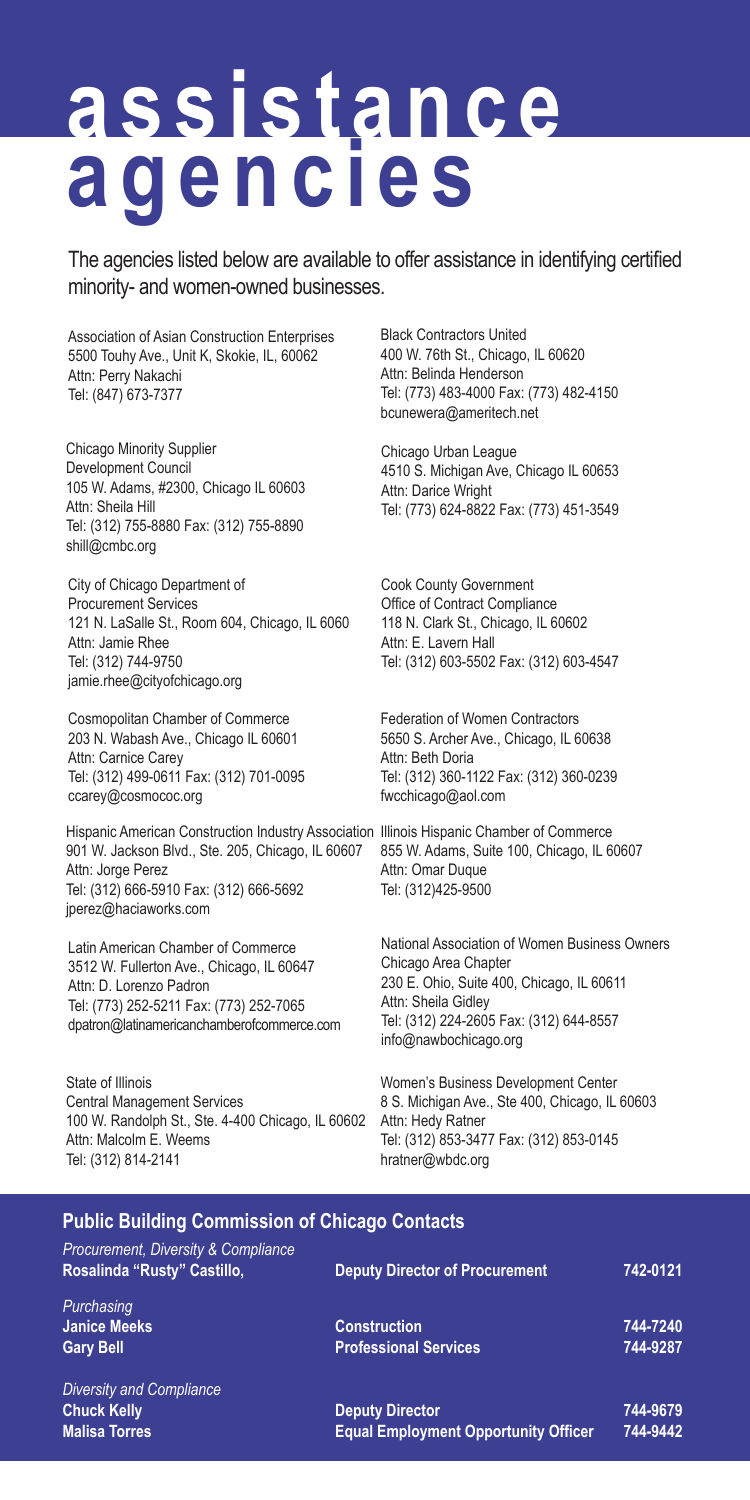The Public Building Commission of Chicago was formed in 1956 to develop and renovate quality government facilities and infrastructure, an important goal that continues to be at the heart of the organization. Today, Mayor Rahm Emanuel serves as Chairman of the PBC Board, as head of an 11-member board comprised of Chicago business and civic leaders whose dedication to the city and its communities has led them to volunteer their time.

PBC clients include the City of Chicago, Cook County, the Chicago Public Library, the Chicago Public Schools, the Chicago Park District and the City Colleges of Chicago. Together, we work in partnership with our clients to build our important community facilities and infrastructure. The PBC's professional staff manages each project through planning, design and construction, functioning as an important link between clients and contractors.

The PBC's first major construction project was the Chicago Civic Center, which continues to be its headquarters. Started in 1963 and opened in 1966, it was re-dedicated the Richard J. Daley Center in 1976 to honor the late mayor shortly after his death. Heralded around the country as an architectural gem, the open, modern design of the Daley Center revolutionized government structures in Chicago and throughout the nation.

A year after the Civic Center was completed, the City of Chicago commissioned Pablo Picasso to create a steel sculpture to grace the facility's grand plaza. This work of art helped establish the Daley Center as one of Chicago's most important architectural landmarks and has become a distinctive symbol of the city itself.

Success continues to grow at the PBC as we offer new program services, report exceptional cost performance and continue to bolster the exemplary social benefits derived from the public development process.

### **a b o u t t h e P B C**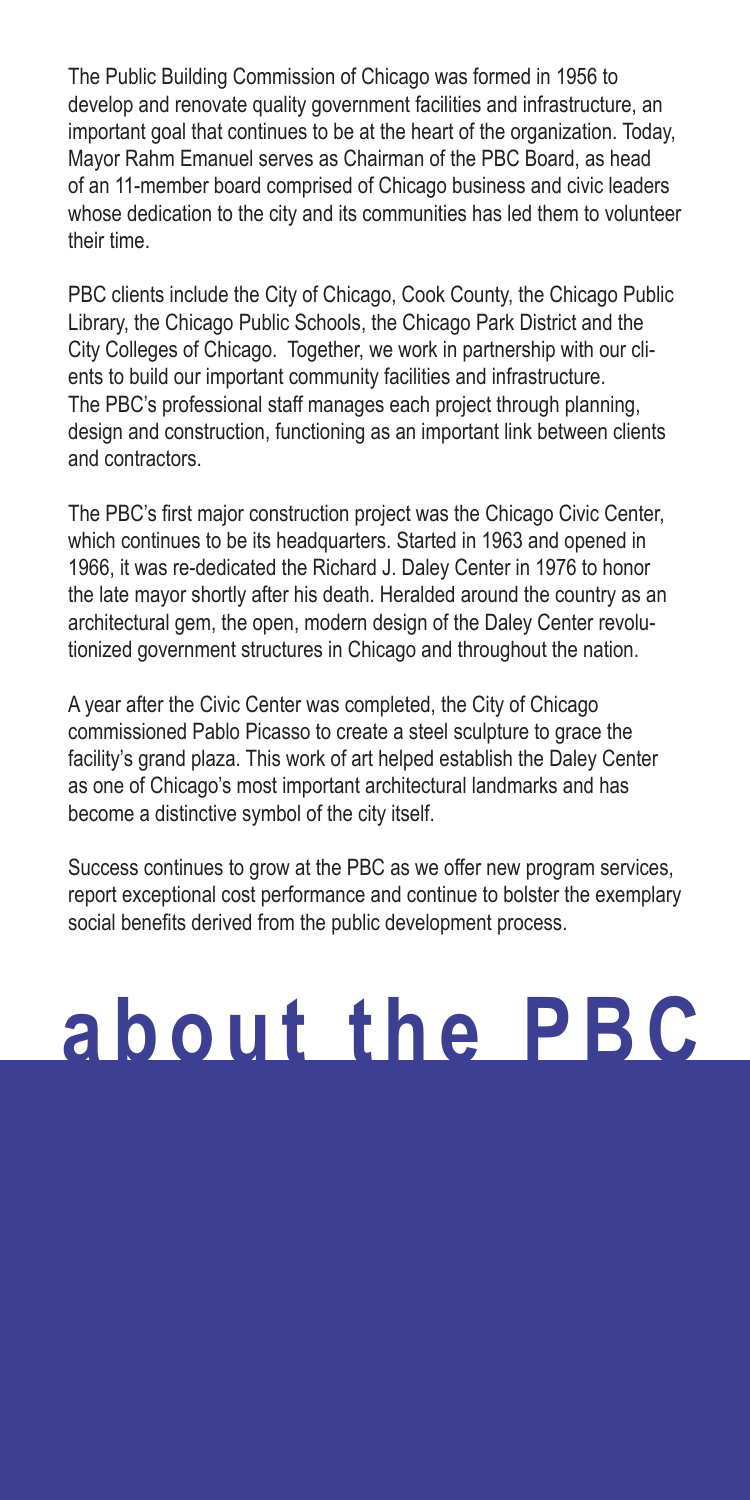# **t h a n k s**

#### **Special Thanks**

Public Building Commission of Chicago Mayor Rahm Emanuel, Chairman Byron T. Brazier Martin Cabrera, Jr. Toni Preckwinkle Arnold Randall Juan Rangel Samuel Wm. Sax Mariyana Spyropoulos Gerald M. Sullivan Bryan Traubert David J. Vitale Erin Lavin Cabonargi, Executive Director

#### **Special Thanks to City Colleges of Chicago for the use of the Facility**

#### **Exhibitors**

Chicago Housing Authority Chicago Park District Chicago Women in Trades City of Chicago, Department of Procurement Services Cook County Dawson Technical Institute (Kennedy King College) Federation of Women Contractors Hispanic American Construction Industry Association Metra Office of DBE Administration Metropolitan Water Reclamation District of Greater Chicago Women's Business Development Center Wilber Wright College

**For more information on upcoming opportunities follow us on Facebook or on Twitter @PBCChi**